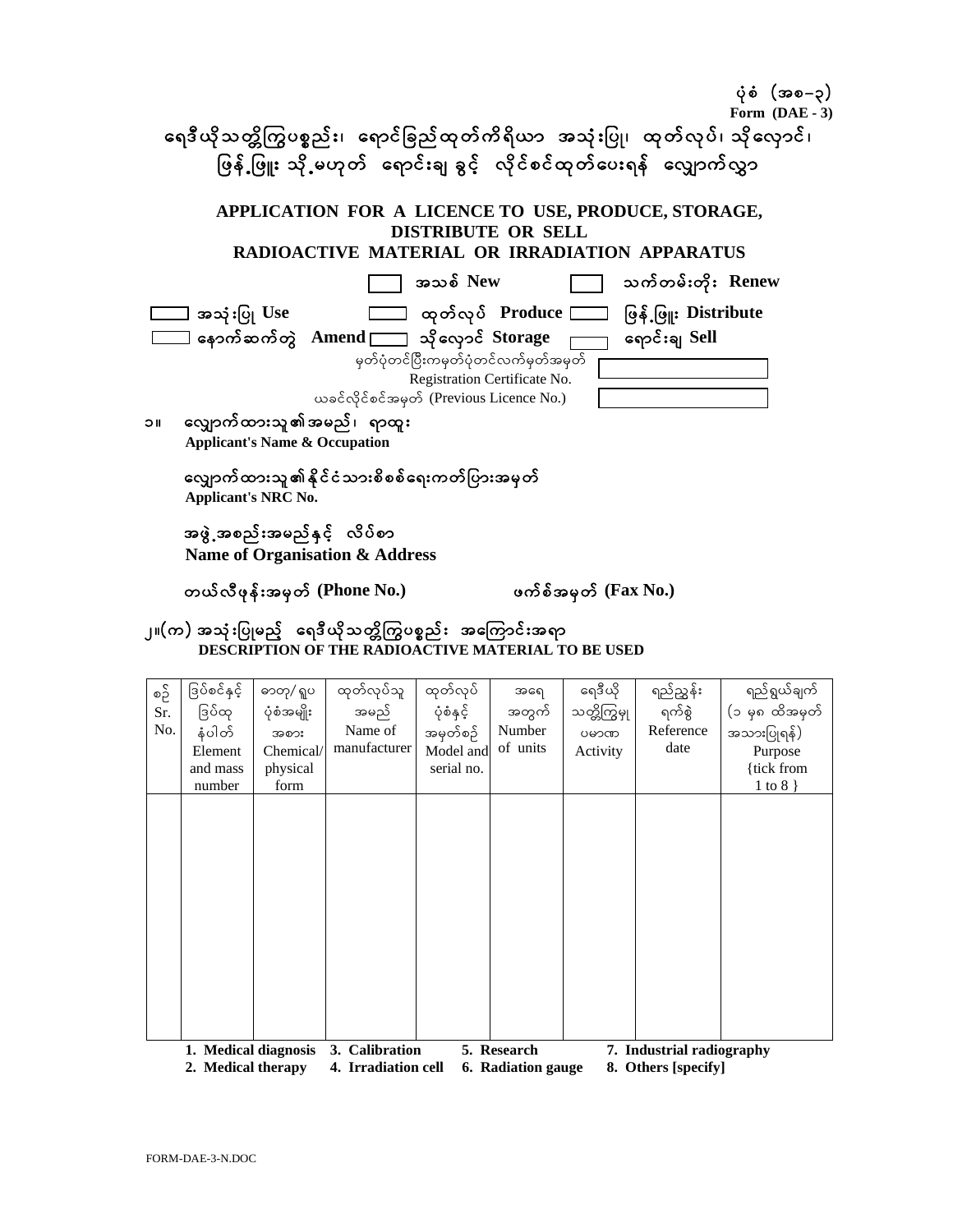## (ခ) အသုံးပြုမည့် ရောင်ခြည်ထုတ်ကိရိယာ အကြောင်းအရာ DESCRIPTION OF IRRADIATING APPARATUS / RADIATION GENERATOR TO BE USED

| စဉ်<br>Sr.<br>No. | စက်အမျိုး<br>အမည်<br>Type of<br>Instrument | ထုတ်လုပ်သူ<br>အမည်<br>Name of<br>manufacturer | ထုတ်လုပ်<br>ပုံစံနှင့်<br>အမှတ်စဉ်<br>Model and<br>serial no. | အရေ<br>အတွက်<br>Number<br>of units | အမြင့်ဆုံး<br>ဗို့အား<br>Voltage<br>(KV) | အမြင့်ဆုံး<br>လျှပ်စီး<br>Current<br>(mA) | ရည်ရွယ်ချက်<br>(၁ မှ၉ ထိအမှတ်<br>အသားပြုရန်)<br>Purpose<br>{tick from<br>1 to 9 $\}$ | မှတ်ချက်<br>Remark |
|-------------------|--------------------------------------------|-----------------------------------------------|---------------------------------------------------------------|------------------------------------|------------------------------------------|-------------------------------------------|--------------------------------------------------------------------------------------|--------------------|
|                   |                                            |                                               |                                                               |                                    |                                          |                                           |                                                                                      |                    |
|                   |                                            |                                               |                                                               |                                    |                                          |                                           |                                                                                      |                    |
|                   | 1. Dental                                  |                                               | 4. Veterinary                                                 |                                    |                                          | 7. X-ray gauge                            |                                                                                      |                    |

1. Dental

7. X-ray gauge

2. Medical diagnosis 3. Medical

5. Industrial radiography 6. X-ray analysis

8. Research

9. Others (specify)

# ၃။(က) ဖြာထွက်ရောင်ခြည်ကာကွယ်ရေးအရာရှိ၏အမည် နှင့်နိုင်ငံသားစိစစ်ရေးကတ်ပြားအမှတ်

Name and NRC No. of Radiation Protection Officer

## (ခ) ဓာတ်ရောင်ခြည်ဝန်ထမ်းတို့ ၏အရည်အချင်းနှင့် အချက်အလက်များ PARTICULARS AND QUALIFICATION OF RADIATION PROTECTION OFFICER (S) / **SUPERVISOR (S) / OPERATOR (S)**

| စဉ်<br>Sr.<br>No. | အမည်<br>Name | မွေးသက္ကရာဇ်<br>Date of<br>Birth | ပညာအရည်အချင်း<br>Education/<br>Qualification | ရာထူး<br>Occupation |
|-------------------|--------------|----------------------------------|----------------------------------------------|---------------------|
|                   |              |                                  |                                              |                     |
|                   |              |                                  |                                              |                     |

ဓာတ်ရောင်ခြည်ဝန်ထမ်းတို့ ၏ဘွဲ့ ၊ သင်တန်းလက်မှတ်မိတ္တူနှင့်လုပ်ငန်းအတွေ့ အကြုံများကို ပူးတွဲတင်ပြရမည် ။ Please describe qualification, training and experience in separate sheet and also attach copy of any relevant certificate.